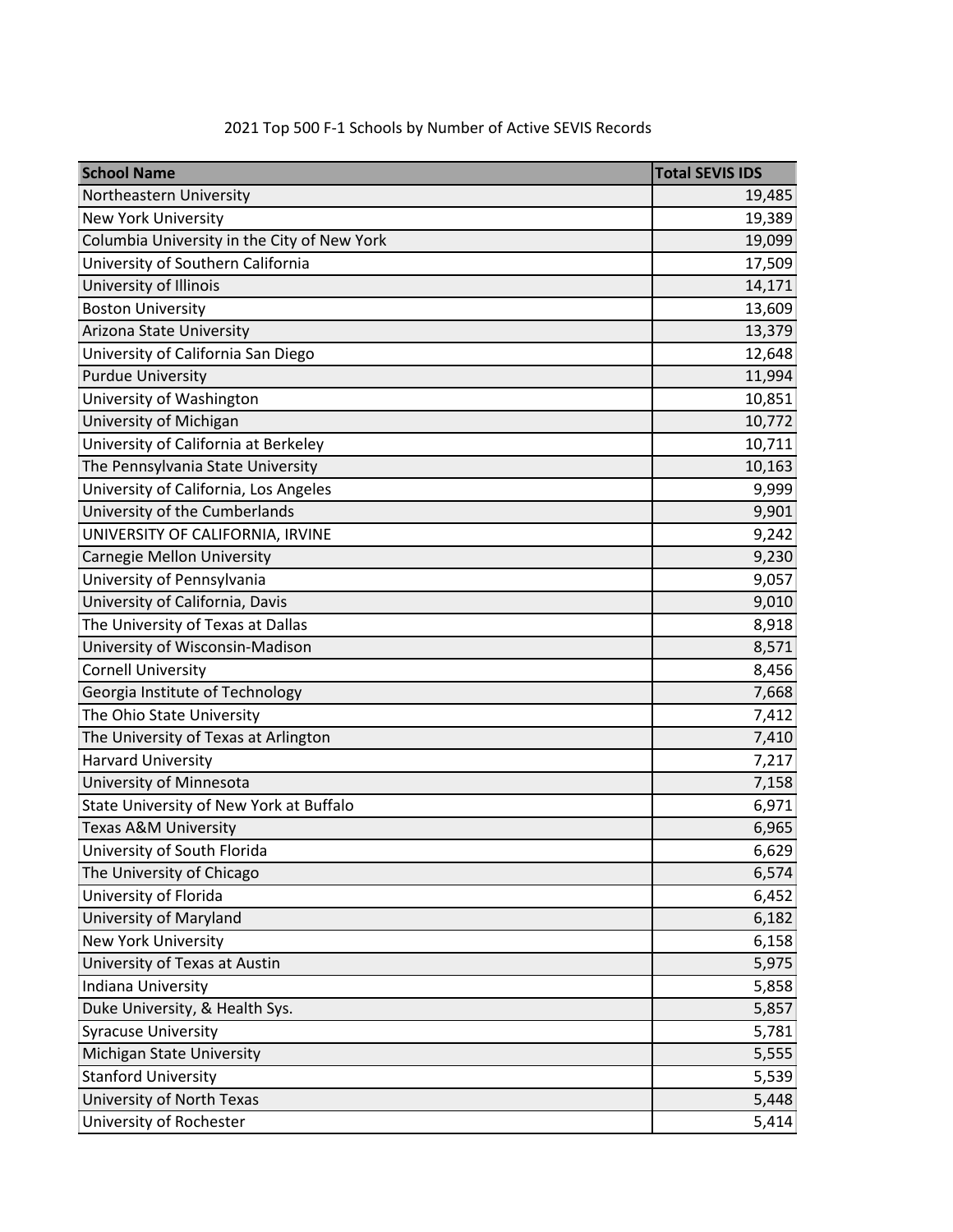| North Carolina State University                 | 5,398 |
|-------------------------------------------------|-------|
| Washington University in St. Louis              | 5,319 |
| University of Illinois at Chicago               | 5,311 |
| Northwestern University                         | 5,268 |
| Campbellsville University                       | 5,266 |
| San Jose State University                       | 5,237 |
| State University of New York at Stony Brook     | 5,230 |
| Massachusetts Institute of Technology           | 5,063 |
| University of California, Santa Barbara         | 4,996 |
| The New School                                  | 4,993 |
| The George Washington University                | 4,915 |
| University of Houston-System                    | 4,891 |
| University of Cincinnati                        | 4,694 |
| University of Massachusetts Amherst             | 4,618 |
| Stevens Institute of Technology                 | 4,502 |
| University of Arizona                           | 4,402 |
| <b>Yale University</b>                          | 4,371 |
| Johns Hopkins University-Homewood Campus        | 4,370 |
| Florida International University                | 4,282 |
| Harrisburg University of Science & Technology   | 4,085 |
| University of Pittsburgh                        | 3,969 |
| Iowa State University of Science and Technology | 3,801 |
| Illinois Institute of Technology                | 3,798 |
| <b>Oregon State University</b>                  | 3,716 |
| Savannah College of Art and Design              | 3,693 |
| University of Miami                             | 3,674 |
| Houston Community College System                | 3,542 |
| <b>George Mason University</b>                  | 3,498 |
| Georgia State University                        | 3,491 |
| University of Utah                              | 3,457 |
| University of Colorado Boulder                  | 3,447 |
| Rutgers, the State University of New Jersey     | 3,303 |
| University of Connecticut                       | 3,253 |
| University of Virginia                          | 3,238 |
| <b>Texas Tech University</b>                    | 3,227 |
| <b>AUBURN UNIVERSITY</b>                        | 3,204 |
| <b>School of Visual Arts</b>                    | 3,173 |
| <b>Emory University</b>                         | 3,144 |
| <b>Drexel University</b>                        | 3,138 |
| University of Central Florida                   | 3,129 |
| Rochester Institute of Technology               | 3,127 |
| Case Western Reserve University                 | 3,047 |
| Academy of Art University                       | 3,015 |
| Rutgers, the State University of New Jersey     | 2,941 |
| University of California, Riverside             | 2,935 |
| <b>Cleveland State University</b>               | 2,917 |
| New Jersey Institute of Technology              | 2,884 |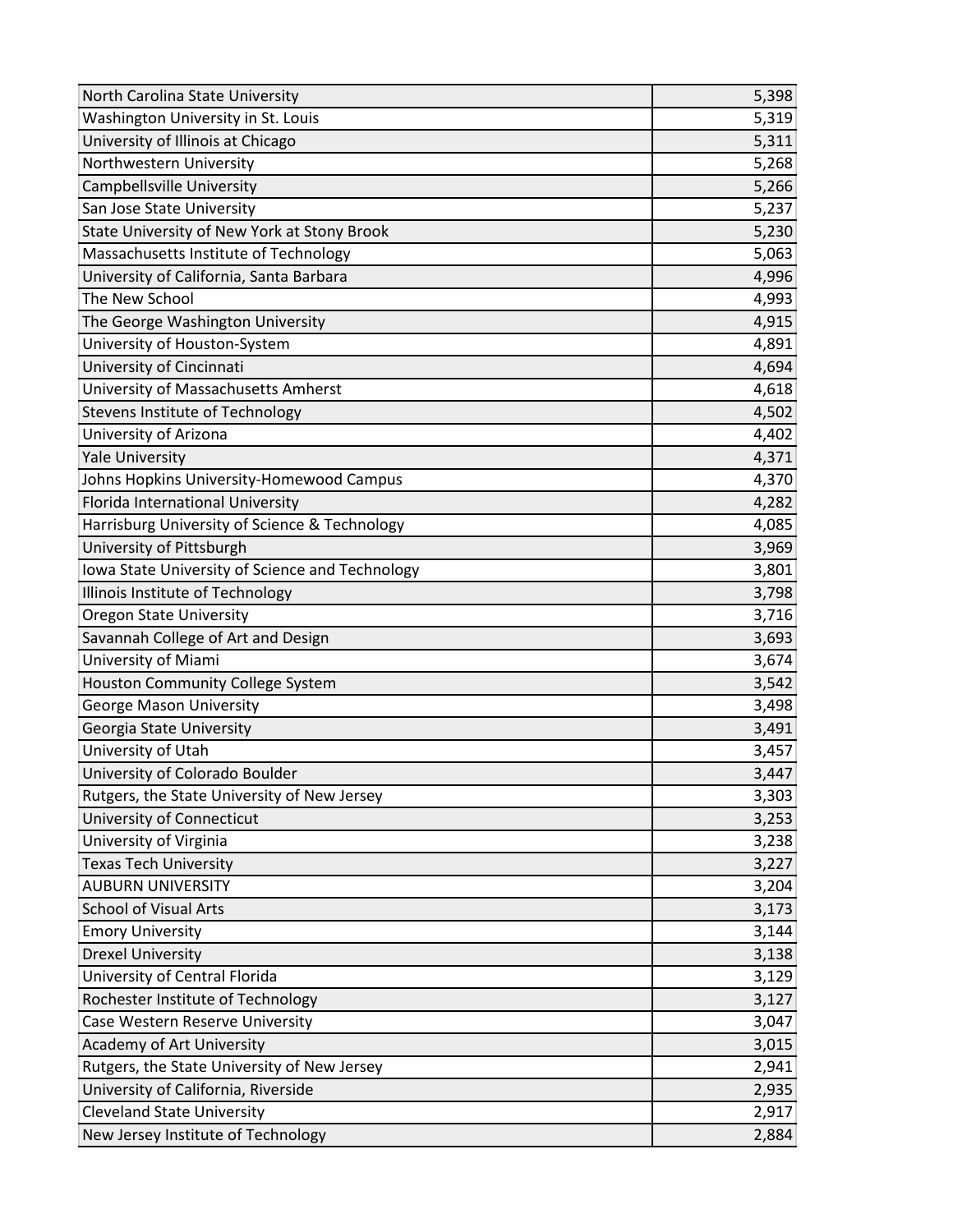| Temple University--A Commonwealth University        | 2,859 |
|-----------------------------------------------------|-------|
| Virginia Polytechnic Institute and State University | 2,838 |
| Georgetown University                               | 2,814 |
| <b>Rice University</b>                              | 2,705 |
| University of Delaware                              | 2,674 |
| <b>Brown University</b>                             | 2,596 |
| State University of New York at Binghamton          | 2,591 |
| University of North Carolina at Chapel Hill         | 2,572 |
| University of North Carolina at Charlotte           | 2,552 |
| <b>Westcliff University</b>                         | 2,530 |
| <b>Princeton University</b>                         | 2,501 |
| Fordham University                                  | 2,464 |
| The University of Georgia                           | 2,462 |
| <b>New England College</b>                          | 2,462 |
| University of Nebraska-Lincoln                      | 2,441 |
| Pratt Institute                                     | 2,389 |
| <b>Berklee College of Music</b>                     | 2,366 |
| San Diego State University                          | 2,336 |
| Florida State University                            | 2,328 |
| Santa Monica College                                | 2,312 |
| EF International Language Schools, Inc.             | 2,306 |
| The City University of New York                     | 2,296 |
| EF International Language Schools, Inc.             | 2,259 |
| California State University Fullerton               | 2,248 |
| University of South Carolina                        | 2,238 |
| <b>Brandeis University</b>                          | 2,216 |
| PACE UNIVERSITY                                     | 2,215 |
| <b>Boston College</b>                               | 2,180 |
| UNIVERSITY OF CENTRAL MISSOURI                      | 2,171 |
| University of Kansas                                | 2,167 |
| The University of Iowa                              | 2,152 |
| The Vanderbilt University                           | 2,147 |
| University of Dayton                                | 2,145 |
| <b>Washington State University</b>                  | 2,144 |
| Brigham Young University - Idaho                    | 2,140 |
| Miami University                                    | 2,138 |
| University of California, Santa Cruz                | 2,111 |
| University of Notre Dame du Lac                     | 2,102 |
| Rensselaer Polytechnic Institute                    | 2,101 |
| The American University                             | 2,086 |
| <b>Colorado State University</b>                    | 2,084 |
| Oklahoma State University                           | 2,060 |
| University of New Haven                             | 2,025 |
| Wichita State University                            | 2,022 |
| The University of Toledo                            | 2,000 |
| <b>Brigham Young University</b>                     | 1,995 |
| University of Missouri-Kansas City                  | 1,984 |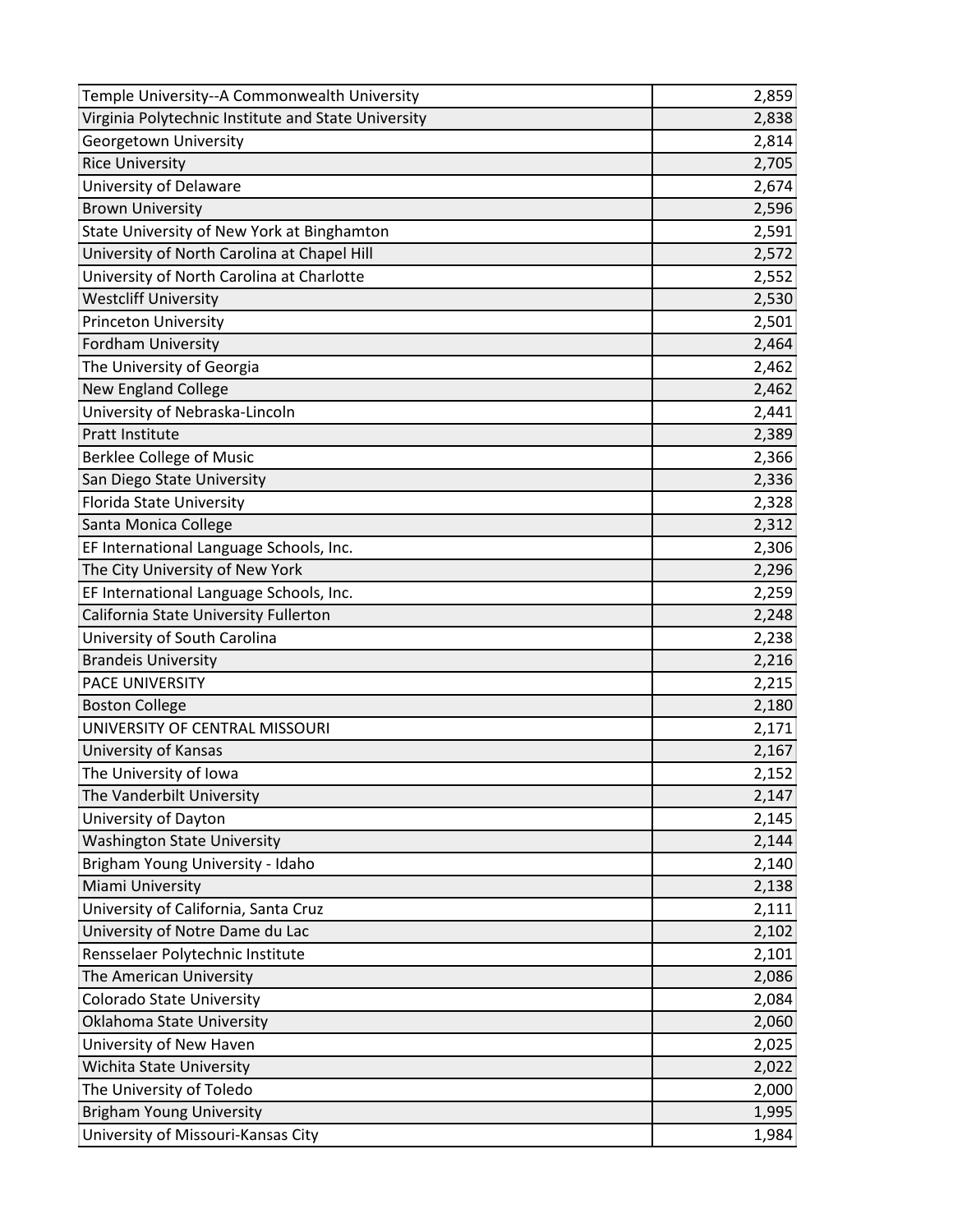| Virginia Polytechnic Institute and State University | 1,952 |
|-----------------------------------------------------|-------|
| Indiana University                                  | 1,938 |
| <b>Hult International Business School</b>           | 1,934 |
| Louisiana State University and A&M College          | 1,919 |
| University of Oklahoma                              | 1,917 |
| <b>UCLA-Extension</b>                               | 1,900 |
| California State University Long Beach              | 1,890 |
| University of San Francisco                         | 1,870 |
| The University of Texas at El Paso                  | 1,849 |
| <b>West Virginia University</b>                     | 1,829 |
| Minnesota State University, Mankato                 | 1,823 |
| University of Massachusetts Boston                  | 1,787 |
| Southern Methodist University                       | 1,782 |
| University of Maryland, Baltimore County            | 1,764 |
| <b>Clemson University</b>                           | 1,761 |
| <b>Tufts University</b>                             | 1,760 |
| Florida Institute of Technology                     | 1,753 |
| Worcester Polytechnic Institute                     | 1,703 |
| University of Kentucky                              | 1,698 |
| University at Albany, State University of NY        | 1,692 |
| Kent State University                               | 1,687 |
| Dartmouth College                                   | 1,664 |
| California State University, Northridge             | 1,658 |
| Rutgers, the State University of New Jersey         | 1,645 |
| University of Missouri-Columbia                     | 1,633 |
| <b>Portland State University</b>                    | 1,623 |
| Maharishi International University                  | 1,612 |
| Teachers College, Columbia University               | 1,590 |
| <b>Wayne State University</b>                       | 1,585 |
| University of Alabama at Birmingham                 | 1,581 |
| SANTA CLARA UNIVERSITY                              | 1,569 |
| University of Oregon                                | 1,556 |
| <b>University of Arkansas</b>                       | 1,555 |
| San Francisco State University (SFSU)               | 1,553 |
| <b>Babson College</b>                               | 1,552 |
| The Johns Hopkins University                        | 1,518 |
| Kansas State University                             | 1,505 |
| <b>Wright State University</b>                      | 1,501 |
| ArtCenter College of Design                         | 1,497 |
| <b>ASA College</b>                                  | 1,496 |
| St. Cloud State University                          | 1,493 |
| EF International Language Schools, Inc.             | 1,491 |
| The University of Alabama                           | 1,488 |
| <b>Suffolk University</b>                           | 1,488 |
| University of Wisconsin Milwaukee                   | 1,487 |
| Texas A&M University-Kingsville                     | 1,480 |
| University of Massachusetts Lowell                  | 1,462 |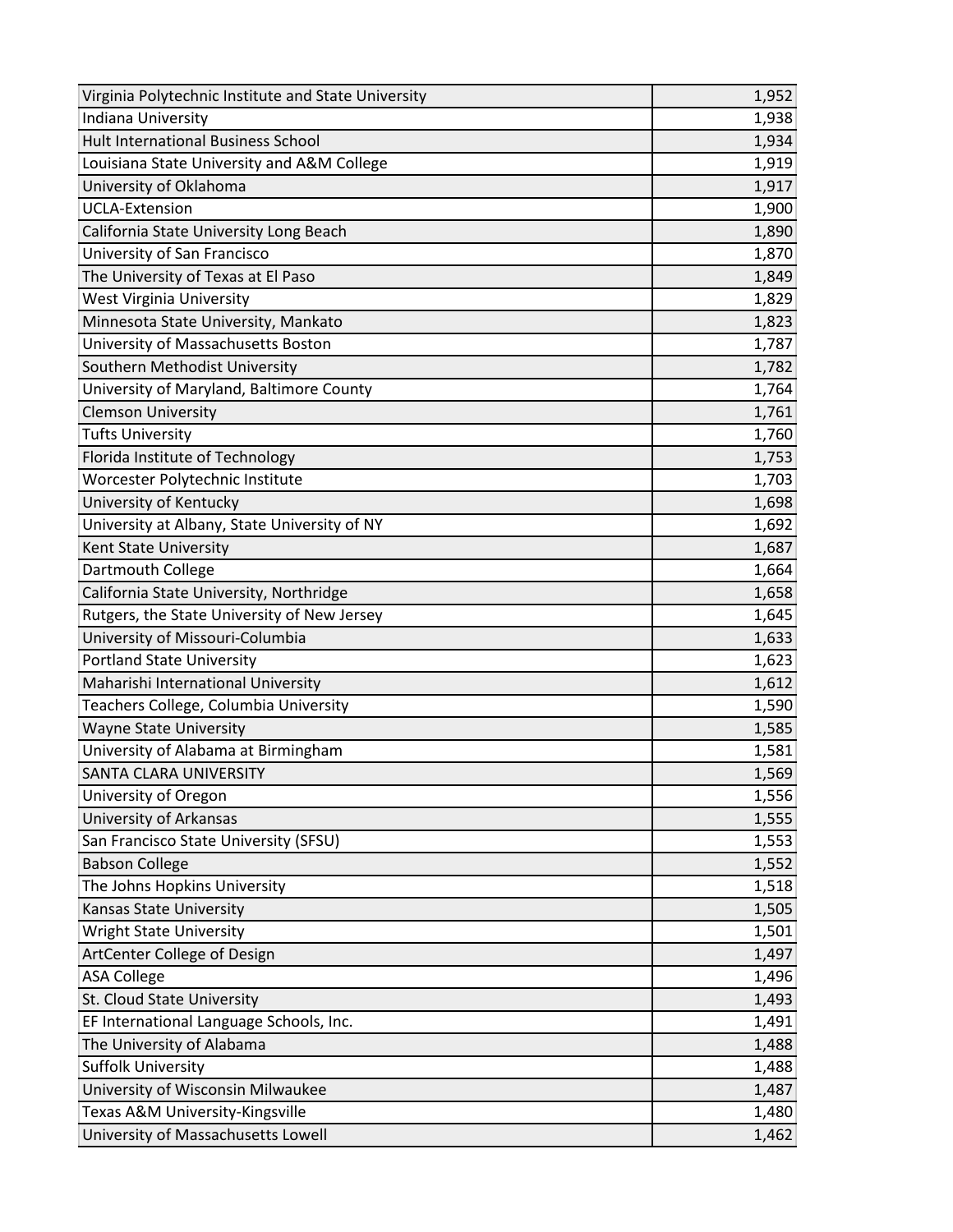| <b>Embry-Riddle Aeronautical University</b>             | 1,445 |
|---------------------------------------------------------|-------|
| <b>Computer Systems Institute</b>                       | 1,417 |
| Rhode Island School of Design                           | 1,406 |
| School of the Art Institute of Chicago                  | 1,394 |
| Lehigh University                                       | 1,388 |
| Northern Illinois University                            | 1,386 |
| The University of Tennessee                             | 1,371 |
| <b>Tulane University</b>                                | 1,360 |
| <b>Clark University</b>                                 | 1,349 |
| De Anza College                                         | 1,337 |
| <b>Bentley University</b>                               | 1,336 |
| <b>Dallas College</b>                                   | 1,333 |
| California State University, East Bay                   | 1,320 |
| Texas A&M University-Commerce                           | 1,319 |
| University of Colorado Denver                           | 1,309 |
| University of New Mexico                                | 1,307 |
| University of Texas at San Antonio                      | 1,295 |
| Fashion Institute of Technology, State University of NY | 1,291 |
| University of Houston-Clear Lake                        | 1,270 |
| University of Nevada, Las Vegas                         | 1,245 |
| <b>WESTERN MICHIGAN UNIVERSITY</b>                      | 1,241 |
| <b>Ohio University</b>                                  | 1,241 |
| New York Institute of Technology                        | 1,229 |
| University of Michigan - Dearborn                       | 1,220 |
| University of Hawaii at Manoa                           | 1,210 |
| <b>Coast Community College District</b>                 | 1,208 |
| New York Film Academy                                   | 1,204 |
| Virginia Commonwealth University                        | 1,197 |
| Pepperdine University                                   | 1,196 |
| Monroe College                                          | 1,189 |
| Northwest Missouri State University                     | 1,183 |
| Hult International Business School                      | 1,175 |
| Michigan Technological University                       | 1,173 |
| Loyola Marymount University                             | 1,166 |
| Approach International Student Center, INC              | 1,161 |
| <b>DePaul University</b>                                | 1,160 |
| <b>Wake Forest University</b>                           | 1,157 |
| The University of Memphis                               | 1,150 |
| EF International Language Schools, Inc.                 | 1,148 |
| Northeastern University                                 | 1,144 |
| California State Polytechnic University Pomona          | 1,135 |
| Missouri State University                               | 1,128 |
| Nova Southeastern University                            | 1,124 |
| Florida Atlantic University                             | 1,121 |
| <b>Baylor University</b>                                | 1,101 |
| Mississippi State University                            | 1,088 |
| Savannah College of Art and Design                      | 1,087 |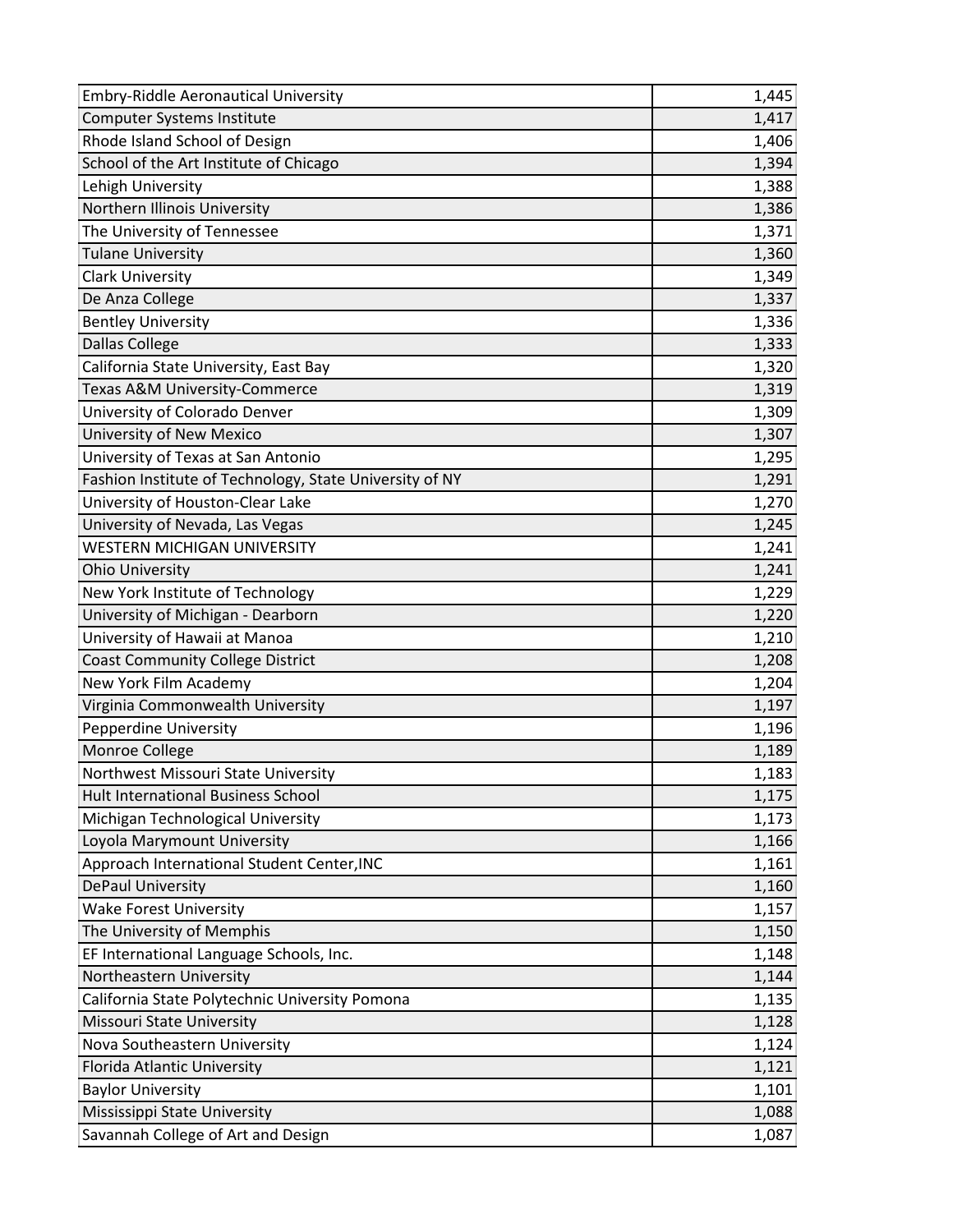| The Johns Hopkins University: Medical Institutions | 1,085 |
|----------------------------------------------------|-------|
| Zoni Language Center, Inc.                         | 1,076 |
| <b>Gannon University</b>                           | 1,074 |
| Seattle University                                 | 1,070 |
| University of Missouri                             | 1,065 |
| <b>Green River College</b>                         | 1,063 |
| <b>Trine University</b>                            | 1,062 |
| University of Bridgeport                           | 1,039 |
| Saint Louis University                             | 1,038 |
| <b>Bellevue College</b>                            | 1,037 |
| Southern Illinois University Carbondale            | 1,024 |
| Southeast Missouri State University                | 1,022 |
| University of Denver                               | 1,019 |
| Lamar University                                   | 1,004 |
| The University of Tampa                            | 1,000 |
| <b>Campus Education</b>                            | 990   |
| California Institute of Technology                 | 989   |
| Kennesaw State University                          | 973   |
| California College of the Arts                     | 963   |
| <b>Underwood University</b>                        | 954   |
| The City University of New York                    | 951   |
| The University of Texas Rio Grande Valley          | 948   |
| Manhattan English Center                           | 941   |
| <b>Ensign College</b>                              | 941   |
| CNA Language School LLC d/b/a/ MILA                | 934   |
| Spanish-American Institute                         | 923   |
| South Dakota State University                      | 923   |
| <b>MCPHS University</b>                            | 920   |
| California State University                        | 915   |
| <b>Hofstra University</b>                          | 915   |
| <b>Arkansas State University</b>                   | 902   |
| CALIFORNIA STATE UNIVERSITY, LOS ANGELES           | 900   |
| Kaplan International                               | 893   |
| California State University, Sacramento            | 890   |
| <b>Western Illinois University</b>                 | 886   |
| <b>Oakland University</b>                          | 885   |
| <b>New Mexico State University</b>                 | 884   |
| <b>Emerson College</b>                             | 876   |
| DePaul University                                  | 872   |
| The Pennsylvania State University                  | 871   |
| North Dakota State University                      | 860   |
| <b>Central Michigan University</b>                 | 857   |
| University of Nebraska                             | 855   |
| EF International Language Schools, Inc.            | 853   |
| Lewis University                                   | 852   |
| <b>Texas State University</b>                      | 848   |
| UNIVERSITY OF CENTRAL OKLAHOMA                     | 845   |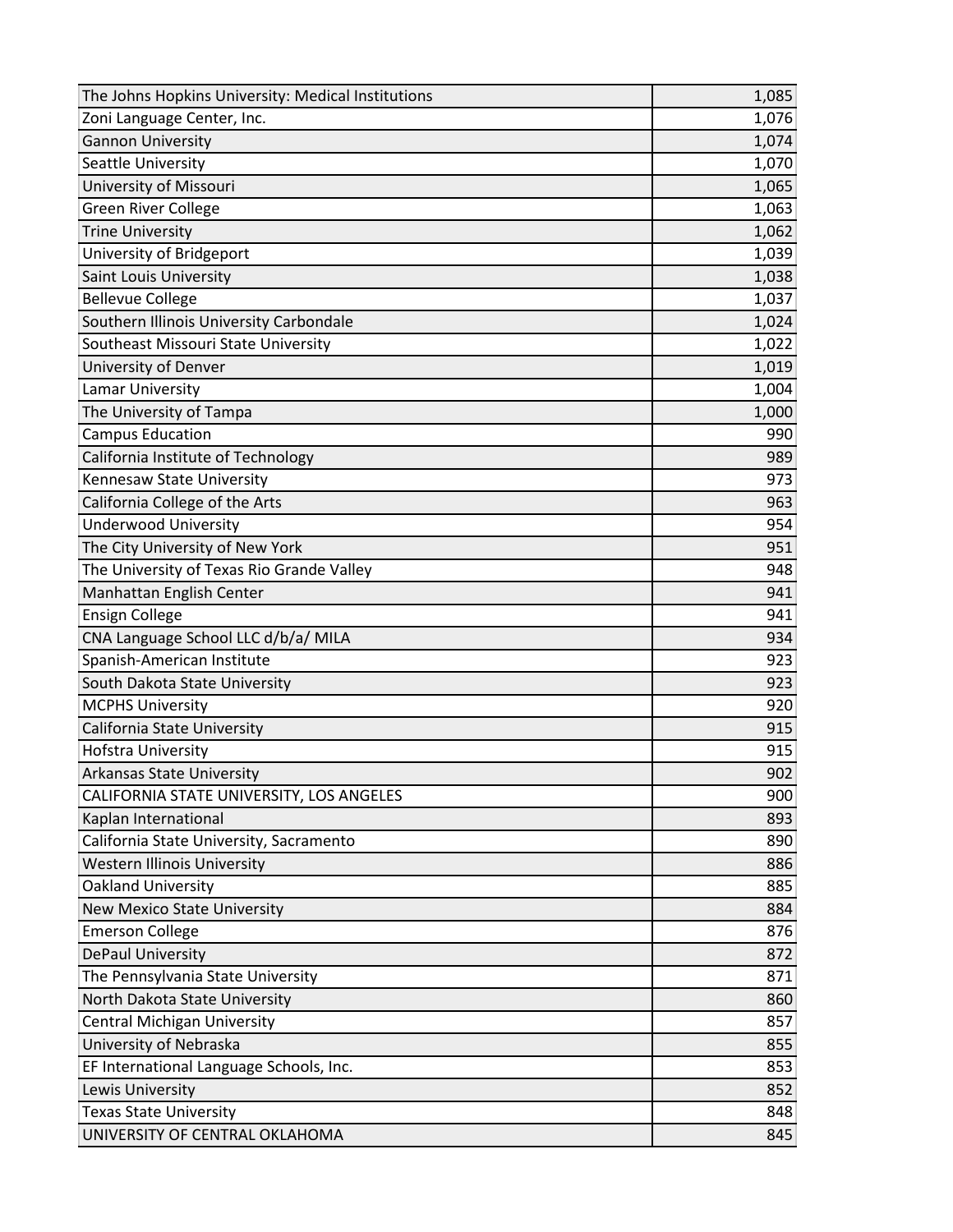| <b>Howard University</b>                                  | 844 |
|-----------------------------------------------------------|-----|
| <b>Shoreline Community College</b>                        | 840 |
| The University of Akron                                   | 838 |
| Professional and Collegiate English International Academy | 835 |
| Illinois State University                                 | 829 |
| St. John's University                                     | 829 |
| New York General Consulting, Inc.                         | 829 |
| The College of William and Mary                           | 829 |
| Liberty University                                        | 825 |
| <b>Seattle Colleges</b>                                   | 825 |
| <b>International American University</b>                  | 821 |
| <b>Old Dominion University</b>                            | 821 |
| Georgetown University                                     | 819 |
| <b>Florida National University</b>                        | 818 |
| University of Louisville                                  | 810 |
| Southern Illinois University Edwardsville                 | 804 |
| Adelphi University                                        | 796 |
| <b>Bowling Green State University</b>                     | 796 |
| University of Nevada, Reno                                | 788 |
| Mount Holyoke College                                     | 784 |
| The University of Mississippi                             | 784 |
| <b>Wilmington University</b>                              | 777 |
| <b>Edmonds College</b>                                    | 776 |
| Lindenwood University                                     | 768 |
| The City University of New York                           | 765 |
| Columbia University in the City of New York               | 761 |
| University of the Potomac                                 | 761 |
| <b>Computer Systems Institute</b>                         | 757 |
| University of New Hampshire                               | 757 |
| <b>Texas Christian University</b>                         | 757 |
| University of San Diego                                   | 750 |
| Lynn University                                           | 750 |
| University of Washington, Bothell                         | 740 |
| Saint Leo University, Inc.                                | 739 |
| Maryland Institute College of Art                         | 739 |
| <b>Diablo Valley College</b>                              | 735 |
| The City University of New York                           | 734 |
| <b>UTAH VALLEY UNIVERSITY</b>                             | 733 |
| University of North Dakota                                | 731 |
| San Diego Univ. for Integrative Studies                   | 729 |
| Loyola University Chicago                                 | 729 |
| Middle Tennessee State University                         | 727 |
| <b>Colorado School of Mines</b>                           | 726 |
| Central Yeshiva Tomchei Tmimim Lubavitz                   | 725 |
| <b>Andrews University</b>                                 | 722 |
| University of California, Berkeley Extension              | 721 |
| Minerva Schools at KGI                                    | 721 |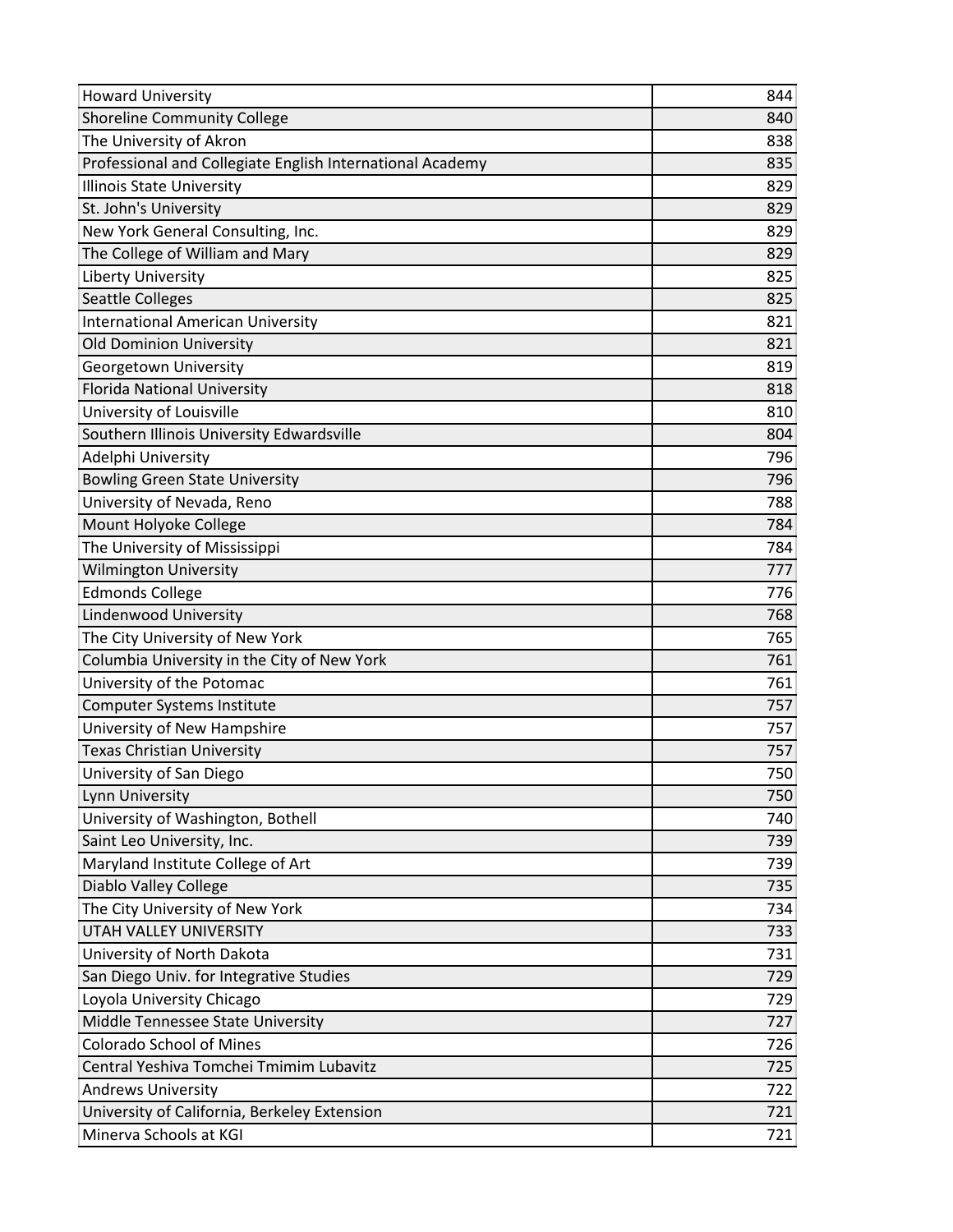| <b>Grand Canyon University</b>                           | 710 |
|----------------------------------------------------------|-----|
| University of Idaho                                      | 708 |
| <b>WESTERN MICHIGAN UNIVERSITY</b>                       | 706 |
| <b>Eastern Illinois University</b>                       | 704 |
| <b>Sacred Heart University</b>                           | 701 |
| Southern Utah University                                 | 700 |
| <b>Full Sail University</b>                              | 699 |
| <b>Collin County Community College District</b>          | 694 |
| Northern Arizona University                              | 692 |
| Southern Arkansas University                             | 681 |
| <b>Computer Systems Institute</b>                        | 680 |
| Lumos Language School                                    | 680 |
| University of Wyoming                                    | 678 |
| <b>Dallas Baptist University</b>                         | 672 |
| Valencia College                                         | 670 |
| <b>Bunker Hill Community College</b>                     | 667 |
| <b>Manhattan School of Music</b>                         | 667 |
| AMLOTUS, LLC                                             | 663 |
| Long Island University                                   | 659 |
| Midwestern State University                              | 657 |
| <b>Chapman University</b>                                | 655 |
| University of Connecticut                                | 648 |
| Northeastern University                                  | 645 |
| University of Louisiana at Lafayette                     | 642 |
| <b>IGlobal University</b>                                | 639 |
| <b>Irvine Valley College</b>                             | 635 |
| Lawrence Technological University                        | 625 |
| Santa Barbara City College District                      | 622 |
| Pasadena City College                                    | 622 |
| <b>Stanton University</b>                                | 622 |
| Auburn University at Montgomery                          | 617 |
| University of St. Thomas                                 | 613 |
| Hawaii Pacific University                                | 611 |
| <b>Calvin University</b>                                 | 605 |
| The University of Southern Mississippi                   | 603 |
| The City University of New York                          | 602 |
| The University of Texas Health Science Center at Houston | 601 |
| The University of North Carolina at Greensboro           | 599 |
| Villanova University                                     | 596 |
| MIDWESTERN CAREER COLLEGE                                | 595 |
| University of Illinois Springfield                       | 595 |
| University of La Verne                                   | 592 |
| Eastern Michigan University                              | 592 |
| Fordham University                                       | 592 |
| <b>Cornell University</b>                                | 589 |
| California Institute of the Arts                         | 587 |
| University of Connecticut                                | 585 |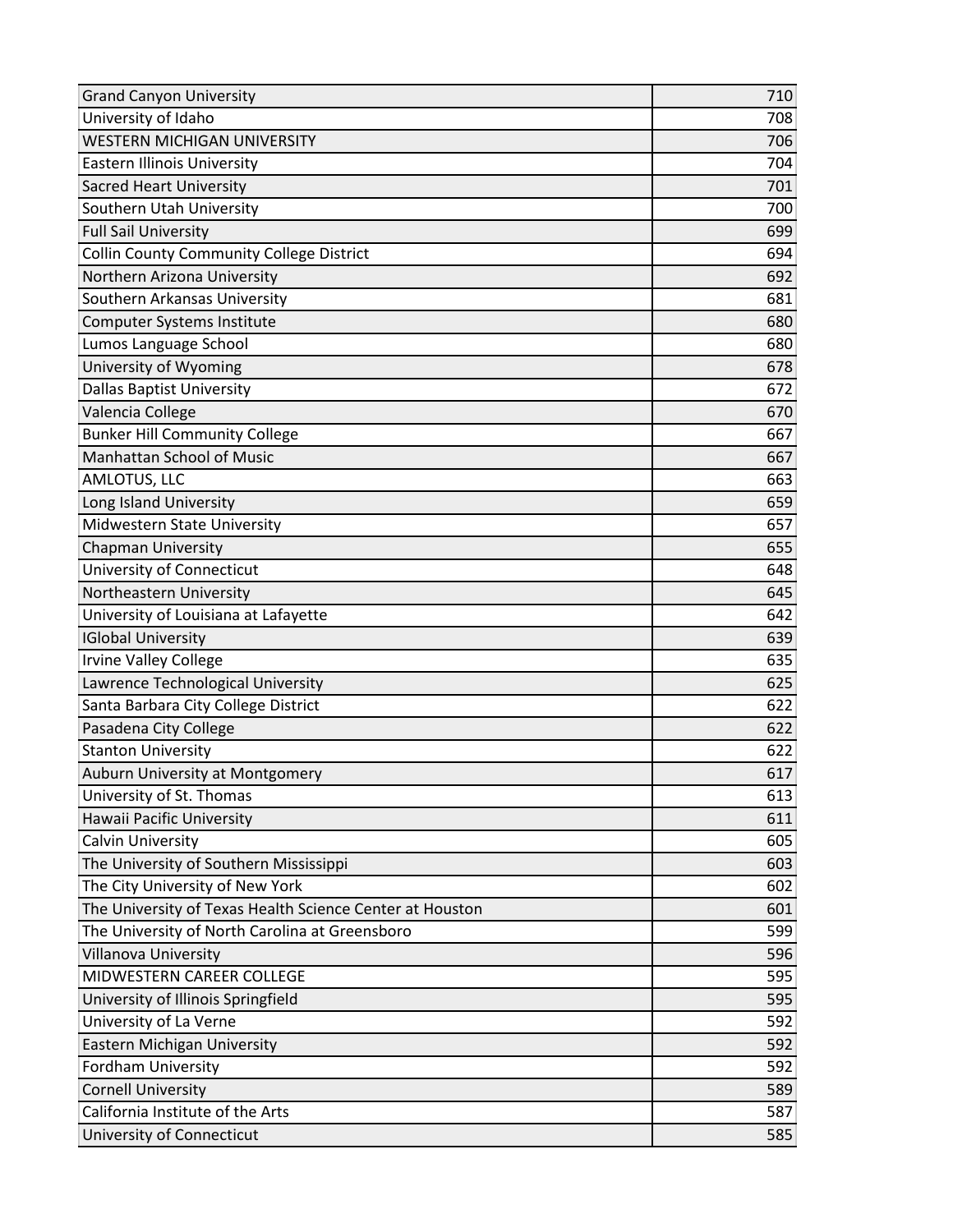| Uceda                                                  | 584 |
|--------------------------------------------------------|-----|
| University of Maine                                    | 584 |
| PI Art Center (Phil Art Studios)                       | 583 |
| California State University, San Bernardino            | 579 |
| <b>EF International Academy</b>                        | 578 |
| University of the Potomac                              | 577 |
| University of Central Arkansas                         | 576 |
| University of North America                            | 575 |
| <b>Oral Roberts University</b>                         | 574 |
| <b>Utah State University</b>                           | 573 |
| Missouri Valley College                                | 572 |
| Fairleigh Dickinson University                         | 570 |
| Johnson & Wales University                             | 568 |
| Pensacola Christian College, Inc.                      | 564 |
| The University of Vermont                              | 562 |
| <b>Carnegie Mellon University</b>                      | 561 |
| The University of Tulsa                                | 560 |
| The City University of New York                        | 551 |
| <b>ATLANTIS UNIVERSITY</b>                             | 544 |
| University of Massachusetts Dartmouth                  | 544 |
| <b>Wesleyan University</b>                             | 542 |
| Campbellsville University                              | 542 |
| Georgia Southern University                            | 541 |
| University of Southern California                      | 539 |
| Catholic University of America                         | 539 |
| <b>East Central University</b>                         | 538 |
| <b>Barnard College</b>                                 | 537 |
| <b>Governors State University</b>                      | 528 |
| Smith College                                          | 527 |
| Youngstown State University                            | 527 |
| Southern California Institute of Architecture          | 525 |
| University of the Pacific                              | 524 |
| Montana State University - Bozeman                     | 523 |
| Franklin & Marshall College                            | 523 |
| Southern New Hampshire University                      | 522 |
| Connect English Language Institute                     | 521 |
| The Culinary Institute of America                      | 521 |
| City College of San Francisco                          | 520 |
| <b>Duquesne University</b>                             | 520 |
| Washington University of Virginia                      | 519 |
| <b>Grand Valley State University</b>                   | 517 |
| <b>McNeese State University</b>                        | 516 |
| University of Hartford                                 | 514 |
| Johns Hopkins University Schl of Advanced Intl Studies | 514 |
| <b>Denison University</b>                              | 513 |
| Uceda                                                  | 512 |
| <b>Purdue University</b>                               | 509 |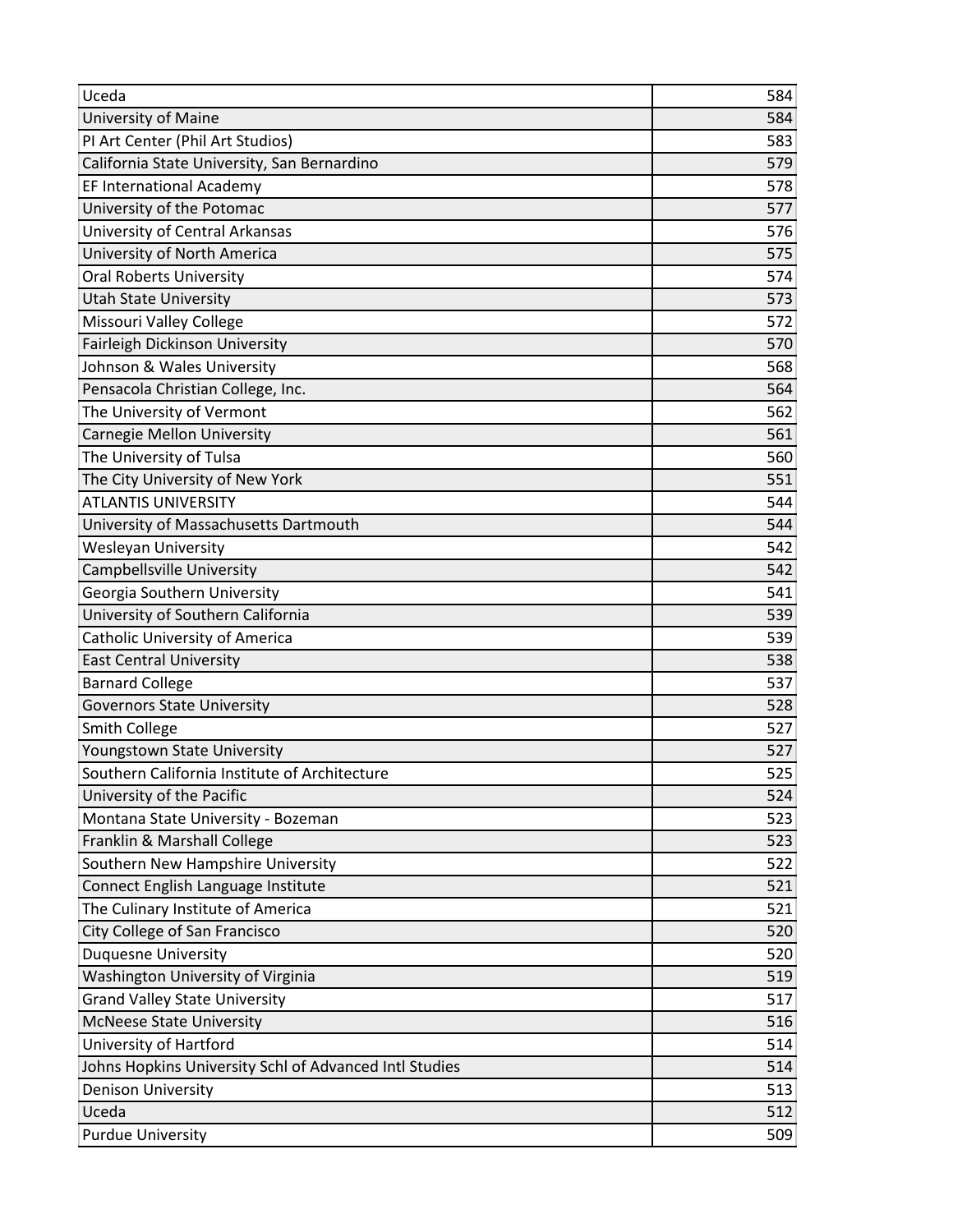| <b>Marymount University</b>                              | 503 |
|----------------------------------------------------------|-----|
| Morgan State University                                  | 501 |
| California Baptist University                            | 500 |
| <b>GENY</b>                                              | 497 |
| South Florida Bible College and Theological Seminary     | 495 |
| Harvest English Institute                                | 494 |
| EF International Language Campuses, Inc.                 | 493 |
| University of Missouri-St. Louis                         | 493 |
| Texas A&M University - Corpus Christi                    | 492 |
| Miami Dade College                                       | 491 |
| East Tennessee State University                          | 491 |
| Saint Peter's University                                 | 490 |
| Northern Virginia Community College                      | 489 |
| California Polytechnic State University, San Luis Obispo | 485 |
| <b>Rowan University</b>                                  | 484 |
| <b>Claremont Graduate University</b>                     | 482 |
| NEW YORK INSTITUTE OF ENGLISH AND BUSINESS               | 482 |
| INDIANA INSTITUTE OF TECHNOLOGY                          | 479 |
| <b>Musicians Institute</b>                               | 477 |
| <b>Boston International Academy</b>                      | 477 |
| <b>Grinnell College</b>                                  | 475 |
| Lincoln University                                       | 473 |
| <b>Wilmington University</b>                             | 473 |
| The Fashion Institute of Design & Merchandising (FIDM)   | 472 |
| <b>Christian Brothers University</b>                     | 472 |
| Mt. San Antonio Community College District               | 471 |
| International Technological University                   | 471 |
| <b>Broward College</b>                                   | 471 |
| Brigham Young University-Hawaii                          | 471 |
| The University of Alabama in Huntsville                  | 470 |
| University of Hawaii - Kapiolani Community College       | 467 |
| Northwestern University                                  | 466 |
| Louisiana Tech University                                | 464 |
| <b>Drew University</b>                                   | 464 |
| Miami Dade College                                       | 462 |
| <b>Wellesley College</b>                                 | 462 |
| Middlebury College                                       | 457 |
| University of Arkansas at Little Rock                    | 456 |
| University of Houston-Downtown                           | 456 |
| Indiana University of Pennsylvania                       | 454 |
| <b>Global ESL Academy</b>                                | 453 |
| Internexus English Language Study Center                 | 450 |
| Ringling College of Art and Design                       | 450 |
| El Camino Community College District                     | 449 |
| The City University of New York                          | 448 |
| Macalester College                                       | 447 |
| <b>Biola University</b>                                  | 446 |